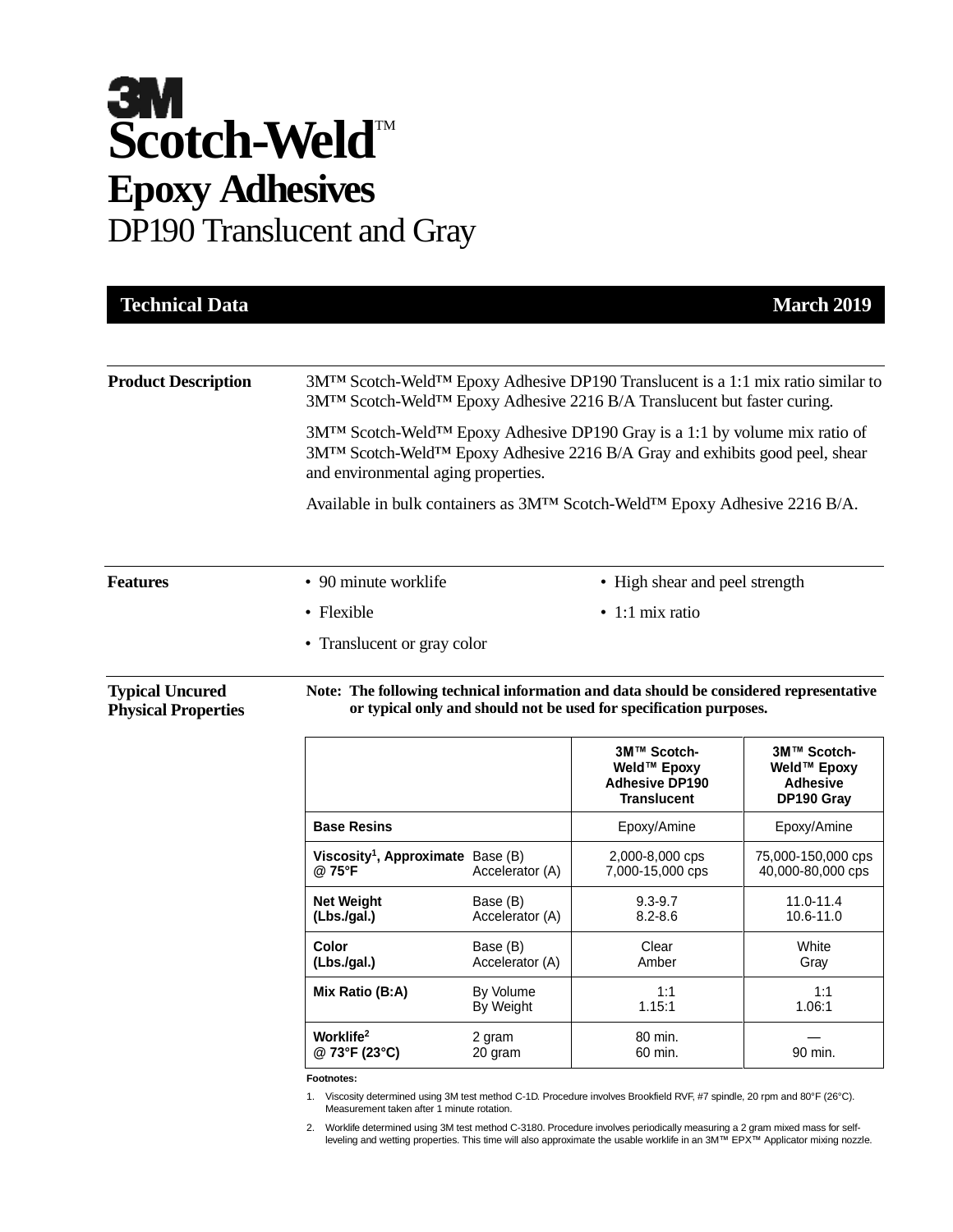DP190 Translucent and Gray

#### **Typical Cured Properties**

**Note: The following technical information and data should be considered representative or typical only and should not be used for specification purposes.**

**Footnotes:**

- 3. Tack-free time determined per 3M test method C-3173. Involves dispensing 0.5 gram amount of adhesive onto substrate and testing periodically for no adhesive transfer to metal spatula.
- 4. Handling strength determined per 3M test method C-3179. Time to handling strength taken to be that required to achieve a 50 psi OLS strength using aluminum substrates.
- 5. The cure time is defined as that time required for the adhesive to achieve a minimum of 80% of the ultimate strength as measured by aluminum-aluminum OLS.
- 6. Tensile and Elongation. Used procedure in 3M test method C-3094/ATSM D 882. Samples

were 2 in. dumbbells with .0125 in. neck and .030 in. sample thickness. Separation rate was 2 inches per minute. Samples cured 2 hrs RT plus 2 hrs/ 160°F (71°C).

- 7. Weight loss by TGA reported as that temperature at which 5% weight loss occurs by TGA in air at 5°C rise per minute per ASTM 1131-86.
- 8. TCE determined using TMA Analyzer using a heating rate of 50°F (10°C) per minute. Second heat values given.
- 9. Glass Transition Temperature (Tg) determined using DSC Analyzer with a heating rate of 68°F (20°C) per minute. Second heat values given.
- 10. Thermal conductivity determined using ASTM C177 and C-matic Instrument using 2 in. diameter samples.
- 11. Thermal shock resistance run per 3M test method C-3174. Involves potting a metal washer into a 2 in. x 0.5 in. thick section and cycling this test specimen to colder and colder temperatures.

|                                        | 3M™ Scotch-Weld™<br><b>Epoxy Adhesive</b><br><b>DP190 Translucent</b> | 3M™ Scotch-Weld™<br><b>Epoxy Adhesive</b><br>DP190 Gray |
|----------------------------------------|-----------------------------------------------------------------------|---------------------------------------------------------|
| <b>Color</b>                           | Translucent                                                           | Gray                                                    |
| Hardness (ASTM D 2240)<br>Shore D      | 35                                                                    | 60                                                      |
| Worklife <sup>2</sup>                  | 80 minutes                                                            | 90 minutes                                              |
| Tack-free Time <sup>3</sup>            | $\sim$ 4 hrs                                                          | $~5$ 6 hrs                                              |
| Time to Handling Strength <sup>4</sup> | 6 hrs                                                                 | 8-12 hrs                                                |
| <b>Full Cure Time<sup>5</sup></b>      | 14 days                                                               | 7 days                                                  |
| Elongation <sup>6</sup>                | 120%                                                                  | 30%                                                     |
| Tensile Strength <sup>6</sup>          | 2750 psi                                                              | 3500 psi                                                |

#### **Thermal**

**Physical**

|                                                                                                                                                      | 3M™ Scotch-<br>Weld™ Epoxy<br><b>Adhesive DP190</b>                                         | 3M™ Scotch-<br>Weld™ Epoxy<br><b>Adhesive</b>                             |
|------------------------------------------------------------------------------------------------------------------------------------------------------|---------------------------------------------------------------------------------------------|---------------------------------------------------------------------------|
| <b>Weight Loss by Thermal Gravimetric</b><br>Analysis (TGA) <sup>7</sup>                                                                             | 1% @ 390°F (199°C)<br>5% @ 594°F (312°C)                                                    | 1% @ 477°F (247°C)<br>5% @ 639°F (337°C)                                  |
| <b>Thermal Coefficient of Expansion (TCE)</b><br>by TMA <sup>8</sup> ( $x$ 10 <sup>-6</sup> units/unit/°C)                                           |                                                                                             |                                                                           |
| <b>Below Tg</b><br>Above Tg                                                                                                                          | 86 (41-68°F<br>[5-20 $^{\circ}$ C] range)<br>166 (167-284°F<br>[ $75-140^{\circ}$ C] range) | 62 (41-68°F<br>[5-25 $°C$ ] range)<br>177 (167-284°F<br>[65-140°C] range) |
| <b>Glass Transition Temperature</b><br>$(Tg)$ by DCS <sup>9</sup>                                                                                    |                                                                                             |                                                                           |
| <b>Onset</b><br><b>Mid-Point</b>                                                                                                                     | $50^{\circ}$ F (10 $^{\circ}$ C)<br>80°F (27°C)                                             | 45°F (7°C)<br>68°F (20°C)                                                 |
| Thermal Conductivity <sup>10</sup><br>(@ 110°F on .250 in. samples)<br>BTU - ft./ft. <sup>2</sup> - hr. - °F)<br>Cal./sec. - cm - °C)<br>Watt/m - °C | .079<br>$.39 \times 10^{-3}$<br>.136                                                        | .220<br>$90.9 \times 10^{-2}$<br>.381                                     |
| <b>Thermal Shock Resistance<sup>11</sup></b><br><b>Potted Washer Olyphant Test</b><br>(3M ITSD Test Method C-3174<br>+100°C [air] to -50°C [liquid]) | Pass 5 cycles<br>without cracking                                                           | Pass 5 cycles<br>without cracking                                         |

#### **Electrical**

|                                                                              | 3M™ Scotch-<br>Weld™ Epoxy<br><b>Adhesive DP190</b> | 3M™ Scotch-<br>Weld™ Epoxy<br><b>Adhesive</b> |
|------------------------------------------------------------------------------|-----------------------------------------------------|-----------------------------------------------|
| Dielectric Constant @ 1 KH <sub>z</sub> @ 73°F (23°C)<br><b>(ASTM D 150)</b> | 6.2                                                 | 6.5                                           |
| Dissipation Factor @ 1 KHz @ 73°F (23°C)<br>(ASTM D 150)                     | 0.16                                                | 0.09                                          |
| <b>Dielectric Strength</b><br>(ASTM D 149) Sample Thickness Approx. 30 mil.  | 875 volts/mil                                       | 830 volts/mil                                 |
| <b>Volume Resistivity</b><br>(ASTM D 257)                                    | $7.5 \times 10^{10}$ ohm-cm                         | $5.0 \times 10^{12}$ ohm-cm                   |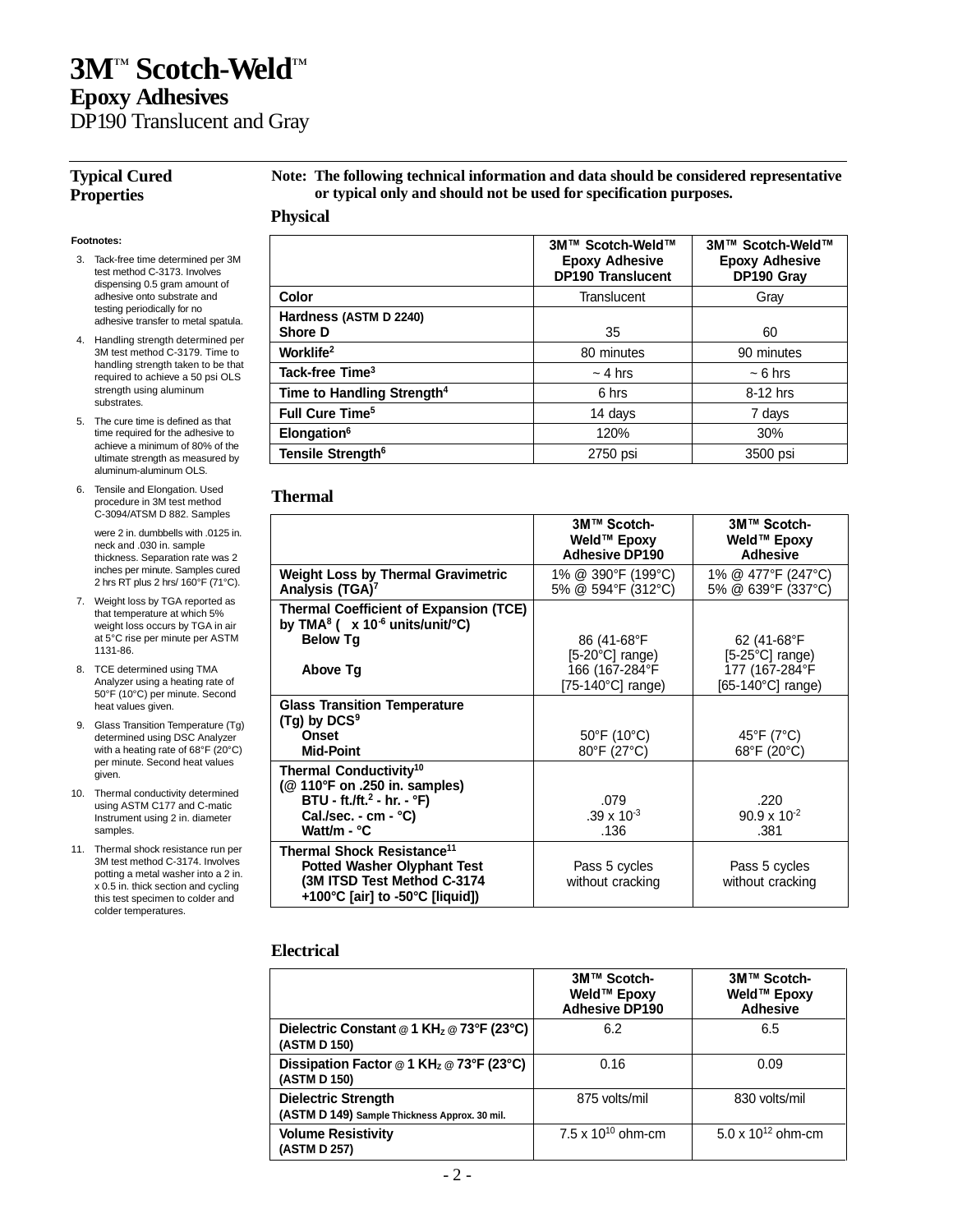DP190 Translucent and Gray

| <b>Typical Adhesive</b> | The following product performance data were obtained in the 3M laboratory under                        |
|-------------------------|--------------------------------------------------------------------------------------------------------|
| <b>Performance</b>      | the conditions specified. The following data show typical results obtained with the                    |
| <b>Characteristics</b>  | 3M™ Scotch-Weld™ Adhesives when applied to properly prepared substrates, cured,                        |
|                         | and tested according to the specifications indicated. The data were generated using                    |
|                         | the 3M <sup>TM</sup> EPX <sup>TM</sup> Applicator System equipped with an EPX applicator static mixer, |
|                         | according to manufacturer's directions. Thorough hand mixing should afford                             |

**Note: The following technical information and data should be considered representative or typical only and should not be used for specification purposes.**

|                                      | 3M™ Scotch-Weld™<br><b>Epoxy Adhesive</b><br><b>DP190 Translucent</b> | 3M™ Scotch-Weld™<br><b>Epoxy Adhesive</b><br>DP190 Gray |
|--------------------------------------|-----------------------------------------------------------------------|---------------------------------------------------------|
| Etched Aluminum                      | 1800 psi                                                              | 2500 psi                                                |
| Sanded Aluminum (60 grit)            | 850 psi                                                               | 1500 psi                                                |
| <b>Cold Rolled Steel</b>             | 850 psi                                                               | 1400 psi                                                |
| Wood, Fir                            | 650 psi                                                               | 1100 psi                                                |
| Glass, Borosilicate                  | 260 psi                                                               | 300 psi                                                 |
| Glass, +3M™ Scotch-Weld™ Primer 3901 | 300 psi                                                               | 300 psi                                                 |
| Polycarbonate                        | 400 psi                                                               | 800 psi                                                 |
| Acrylic                              | 350 psi                                                               | 500 psi                                                 |
| Fiberglass                           | 1000 psi                                                              | 1600 psi                                                |
| <b>ABS</b>                           | 400 psi                                                               | 700 psi                                                 |
| <b>PVC</b>                           | 650 psi                                                               | 800 psi                                                 |
| Polypropylene                        | 90 psi                                                                | 50 psi                                                  |

#### **Overlap Shear Strength (OLS) to 12**

comparable results.

(Bonds cured 24 hrs  $\omega$  RT + 2 hrs 160°F [71°C])

#### **Rate of Strength Buildup**

(OLS on Etched Aluminum)<sup>12</sup> Bonds tested after:

|             | 3M™ Scotch-<br>Weld™ Epoxy<br><b>Adhesive DP190</b> | 3M™ Scotch-<br>Weld™ Epoxy<br><b>Adhesive</b> |
|-------------|-----------------------------------------------------|-----------------------------------------------|
| 1 hr @ RT   | 10 psi                                              | 10 psi                                        |
| 6 hrs @ RT  | 200 psi                                             | 50 psi                                        |
| 24 hrs @ RT | 800 psi                                             | 1000 psi                                      |
| 7 days @ RT | 1200 psi                                            | 2000 psi                                      |
| 1 mo @ RT   | 1800 psi                                            | 2200 psi                                      |
| 3 mos @ RT  | 1800 psi                                            | 2500 psi                                      |

#### **Footnotes:**

12. Overlap shear (OLS) strengths were measured on 1 in. wide 1/2 in. overlap specimens. These bonds were made individually using 1 in. x 4 in. pieces of substrate. The thickness of the bond line was 0.005-0.008 in. All strengths were measured at 70°F (21°C) except were noted. (Test per ASTM D 1002-72.)

The separation rate of the testing jaws was 0.1 in. per minute for metals, 2 in. per minute for plastics and 20 in. per minute for rubbers. The thickness of the substrates were: steel, 0.060 in.; other metals, 0.05-0.064 in.; rubber, 0.125 in.; plastics, 0.125 in.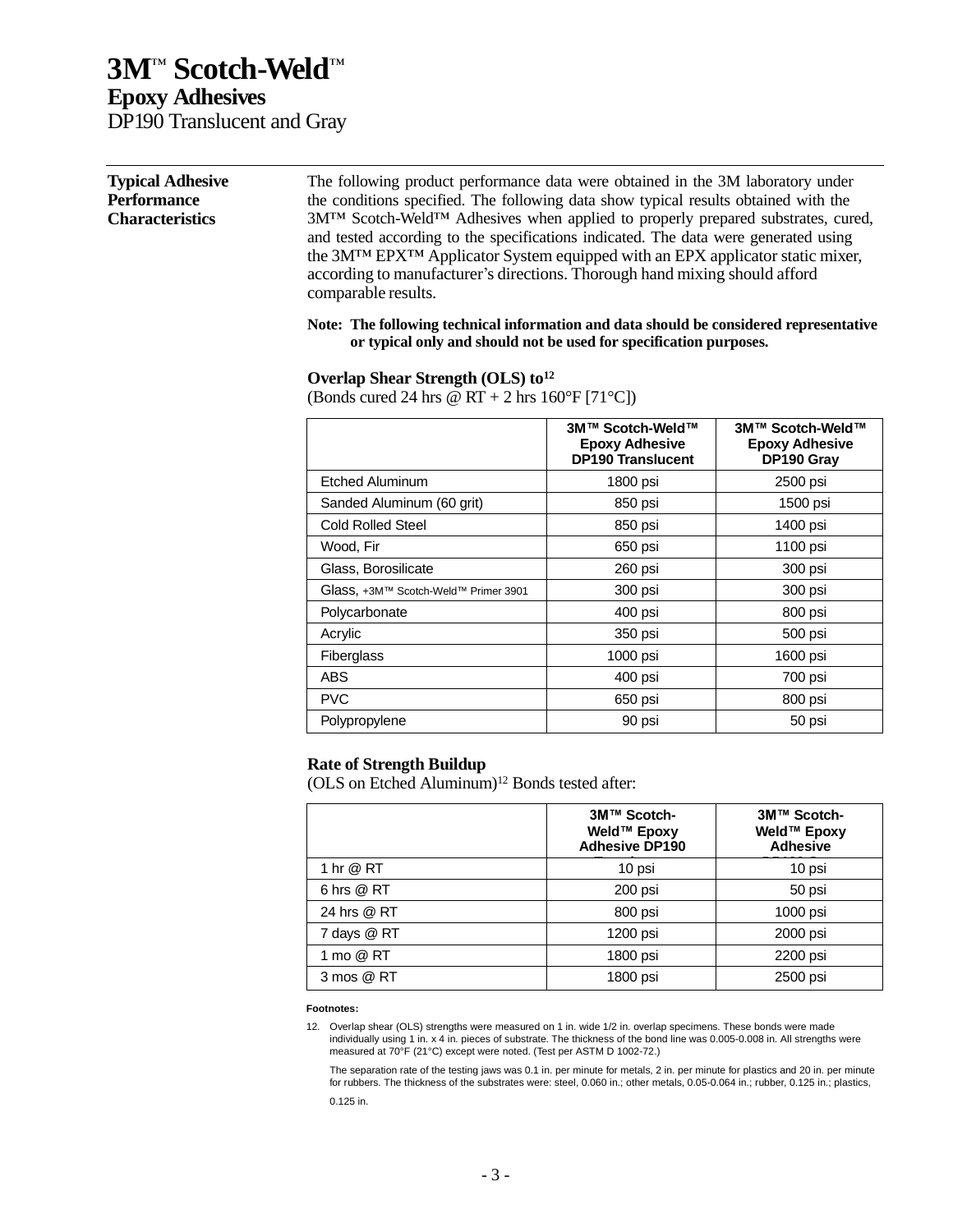DP190 Translucent and Gray

#### **Typical Adhesive Performance Characteristics**  *(continued)*

#### **Footnotes:**

12. Overlap shear (OLS) strengths were measured on 1 in. wide 1/2 in. overlap specimens. These bonds were made individually using 1 in. x 4 in. pieces of substrate. The thickness of the bond line was 0.005-0.008 in. All strengths were measured at 70°F (21°C) except were noted. (Test per ASTM D 1002-72.)

The separation rate of the testing jaws was 0.1 in. per minute for metals, 2 in. per minute for plastics and 20 in. per minute for rubbers. The thickness of the substrates were: steel, 0.060 in.; other metals, 0.05-0.064 in.; rubber,

0.125 in.; plastics, 0.125 in.

13. Solvent resistance was determined using cured (24 hrs RT + 2 hrs 160°F [71°C] samples (1/2 in. x 4 in. x 1/8 in. thickness) immersed in the test solvent for 1 hour and 1 month. After the allotted period of time the sample was removed and visually examined for surface attack as compared to the control.

#### **Note: The following technical information and data should be considered representative or typical only and should not be used for specification purposes.**

#### **Environmental Aging**

(OLS on Etched Aluminum)<sup>12</sup> Bonds tested after:

|                                   | 3M™ Scotch-Weld™<br><b>Epoxy Adhesive</b><br><b>DP190 Translucent</b> | 3M™ Scotch-Weld™<br><b>Epoxy Adhesive</b><br>DP190 Gray |
|-----------------------------------|-----------------------------------------------------------------------|---------------------------------------------------------|
| 24 hrs RT + 2 hrs @ 160°F (71°C)  | 1700 psi                                                              | 2500 psi                                                |
| 24 hrs RT + 2 hrs @ 240°F (115°C) | 3200 psi                                                              | 3000 psi                                                |
| 1 wk RT + wk @ 90°F/90% RH        | 1400 psi                                                              | 2400 psi                                                |
| 1 wk RT + 1 wk 248°F (120°C)      | 3500 psi                                                              | 3500 psi                                                |
| 1 wk RT + 1 wk $H_2O$ Immersion   | 1700 psi                                                              | 2500 psi                                                |

#### **Overlap Shear Strength vs Temperature 12**

(Bonds cured 24 hr  $\omega$  RT + 2 hrs  $\omega$  160°F [71°C]) Bonds tested at:

|                                   | 3M™ Scotch-Weld™ Epoxy<br><b>Adhesive DP190</b> | 3M™ Scotch-Weld™ Epoxy<br><b>Adhesive DP190</b> |
|-----------------------------------|-------------------------------------------------|-------------------------------------------------|
| $-67^{\circ}F( -55^{\circ}C)$     | 3500 psi                                        | 1500 psi                                        |
| 70°F (21°C)                       | 1200 psi                                        | 2500 psi                                        |
| 120°F (49°C)                      | 290 psi                                         | 1000 psi                                        |
| $150^{\circ}$ F (66 $^{\circ}$ C) | 200 psi                                         | 600 psi                                         |
| 180°F (82°C)                      | 160 psi                                         | 400 psi                                         |

#### **180°F Peel Strength vs Temperature 12**

(Bonds cured 24 hr  $\omega$  RT + 4 hrs  $\omega$  160°F [71°C]) Bonds tested at:

|               | 3M™ Scotch-Weld™ Epoxy<br><b>Adhesive DP190</b> | 3M™ Scotch-Weld™ Epoxy<br><b>Adhesive DP190</b> |
|---------------|-------------------------------------------------|-------------------------------------------------|
| -67°F (-55°C) | 3 piw                                           | 3 piw                                           |
| 70°F (21°C    | 20 piw                                          | 20 piw                                          |
| 120°F (49°C)  | 3 piw                                           | 10 piw                                          |
| 150°F (66°C)  | 2 piw                                           | 4 piw                                           |
| 180°F (82°C)  | 1 piw                                           | 2 piw                                           |

#### **Solvent Resistance<sup>13</sup>** One Hour/One Month One Hour/One Month

|                                                                    | 3M™ Scotch-Weld™ Epoxy<br><b>Adhesive DP190</b> | 3M™ Scotch-Weld™ Epoxy<br><b>Adhesive DP190</b> |
|--------------------------------------------------------------------|-------------------------------------------------|-------------------------------------------------|
| Acetone                                                            | A/A                                             | A/A                                             |
| <b>Isopropyl Alcohol</b>                                           | A/A                                             | A/A                                             |
| Freon TF                                                           | A/A                                             | A/A                                             |
| Freon TMC                                                          | A/B                                             | A/A                                             |
| 1,1,1-Trichlorethane                                               | A/A                                             | A/A                                             |
| <b>RMA Flux</b>                                                    | A/A                                             | A/A                                             |
| Key: A - Unaffected, B - Slight Attack, C - Moderate/Severe Attack |                                                 |                                                 |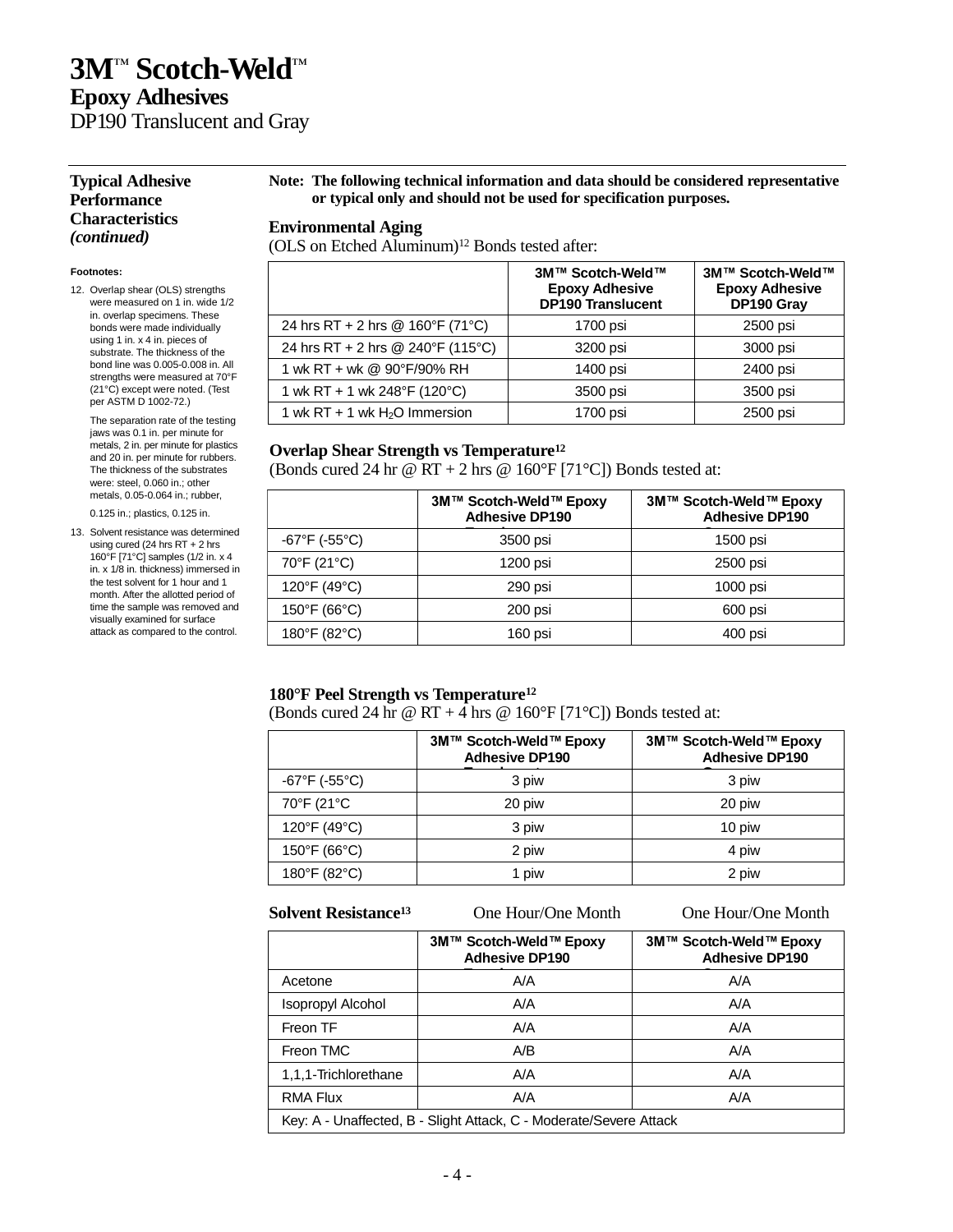DP190 Translucent and Gray

#### **3M**™ **EPX**™

#### **200 ml Applicator – Maximum Pressure 58 psi**

**Pneumatic Applicator Delivery Rates**

| Adhesive*                                  | 6mm Nozzle<br>qms/minute | 10mm Nozzle<br>qms/minute |
|--------------------------------------------|--------------------------|---------------------------|
| 3M™ Scotch-Weld™ Epoxy Adhesive DP190 Gray | 11.9                     | 46.0                      |

#### **48.5/50 ml Applicator – Maximum Pressure 50 psi**

| Adhesive*                                                                              | 1/4 in. Nozzle<br>gms/minute               |
|----------------------------------------------------------------------------------------|--------------------------------------------|
| 3M™ Scotch-Weld™ Epoxy Adhesive<br>DP190 Translucent                                   | 112                                        |
| Scotch-Weld epoxy adhesive DP190 Gray                                                  | 16.9                                       |
| Scotch-Weld epoxy adhesive DP190 Gray<br>Scotch-Weld epoxy adhesive DP190 100°F (38°C) | 21.5 (nozzle cut back 2 divisions)<br>41.1 |

**\***Tests were run at a temperature of 70°F ± 2°F (21°C ± 1°C) and at maximum applicator pressure.

| <b>Handling/Curing</b><br><b>Information</b> | <b>Directions For Use</b>                                                                                                                                                                                                                                                                                                                                                                                                                                                                                                                                                                                                                                                                                                                                                                                                                                 |  |  |
|----------------------------------------------|-----------------------------------------------------------------------------------------------------------------------------------------------------------------------------------------------------------------------------------------------------------------------------------------------------------------------------------------------------------------------------------------------------------------------------------------------------------------------------------------------------------------------------------------------------------------------------------------------------------------------------------------------------------------------------------------------------------------------------------------------------------------------------------------------------------------------------------------------------------|--|--|
|                                              | 1. For high strength structural bonds, paints, oxide films, oils, dust, mold release agents<br>and all other surface contaminants must be completely removed. However, the amount<br>of surface preparation necessary directly depends on the required bond strength and the<br>environmental aging resistance desired by the user. For suggested surface preparations<br>on common substrates, see the section on surface preparation.                                                                                                                                                                                                                                                                                                                                                                                                                   |  |  |
|                                              | 2. Mixing                                                                                                                                                                                                                                                                                                                                                                                                                                                                                                                                                                                                                                                                                                                                                                                                                                                 |  |  |
|                                              | <b>For Duo Pak Cartridges</b><br>3MTM Scotch-WeldTM Epoxy Adhesives DP190 Translucent and DP190 Gray are supplied<br>in a dual syringe plastic duo-pak cartridge as part of the 3M <sup>TM</sup> EPX Applicator system. To<br>use, simply insert the duo-pak cartridge into the EPX applicator and start the plunger into<br>the cylinders using light pressure on the trigger. Next, remove the duo-pak cartridge cap<br>and expel a small amount of adhesive to be sure both sides of the duo-pak cartridge are<br>flowing evenly and freely. If automatic mixing of Part A and Part B is desired, attach the<br>EPX applicator mixing nozzle to the duo-pak cartridge and begin dispensing the adhesive.<br>For hand mixing, expel the desired amount of adhesive and mix thoroughly. Mix<br>approximately 15 seconds after uniform color is obtained. |  |  |
|                                              | <b>For Bulk Containers</b><br>Mix thoroughly by weight or volume in the proportions specified in the typical uncured<br>properties section. Mix approximately 15 seconds after uniform color is obtained.                                                                                                                                                                                                                                                                                                                                                                                                                                                                                                                                                                                                                                                 |  |  |
|                                              | 3. For maximum bond strength, apply adhesive evenly to both surfaces to be joined.                                                                                                                                                                                                                                                                                                                                                                                                                                                                                                                                                                                                                                                                                                                                                                        |  |  |
|                                              | 4. Application to the substrates should be made within 75 minutes. Larger quantities and/or<br>higher temperatures will reduce this working time.                                                                                                                                                                                                                                                                                                                                                                                                                                                                                                                                                                                                                                                                                                         |  |  |
|                                              | 5. Join the adhesive coated surfaces and allow to cure at $60^{\circ}F(16^{\circ}C)$ or above until<br>completely firm. Heat up to $200^{\circ}F(93^{\circ}C)$ will speed curing. These products will cure in<br>7 to 14 days @ 75°F (24°C).                                                                                                                                                                                                                                                                                                                                                                                                                                                                                                                                                                                                              |  |  |
|                                              | 6. Keep parts from moving during cure. Contact pressure necessary. Maximum shear strength<br>is obtained with a 3-5 mil bond line.                                                                                                                                                                                                                                                                                                                                                                                                                                                                                                                                                                                                                                                                                                                        |  |  |
|                                              | 7. Excess uncured adhesive can be cleaned up with ketone type solvents.*                                                                                                                                                                                                                                                                                                                                                                                                                                                                                                                                                                                                                                                                                                                                                                                  |  |  |
|                                              | *Note: When using solvents, extinguish all ignition sources, including pilot lights, and follow<br>manufacturer's precautions and directions for use.                                                                                                                                                                                                                                                                                                                                                                                                                                                                                                                                                                                                                                                                                                     |  |  |
|                                              | Adhesive Coverage (typical): A 0.005 in. thick bondline will yield a coverage of<br>$-5-$                                                                                                                                                                                                                                                                                                                                                                                                                                                                                                                                                                                                                                                                                                                                                                 |  |  |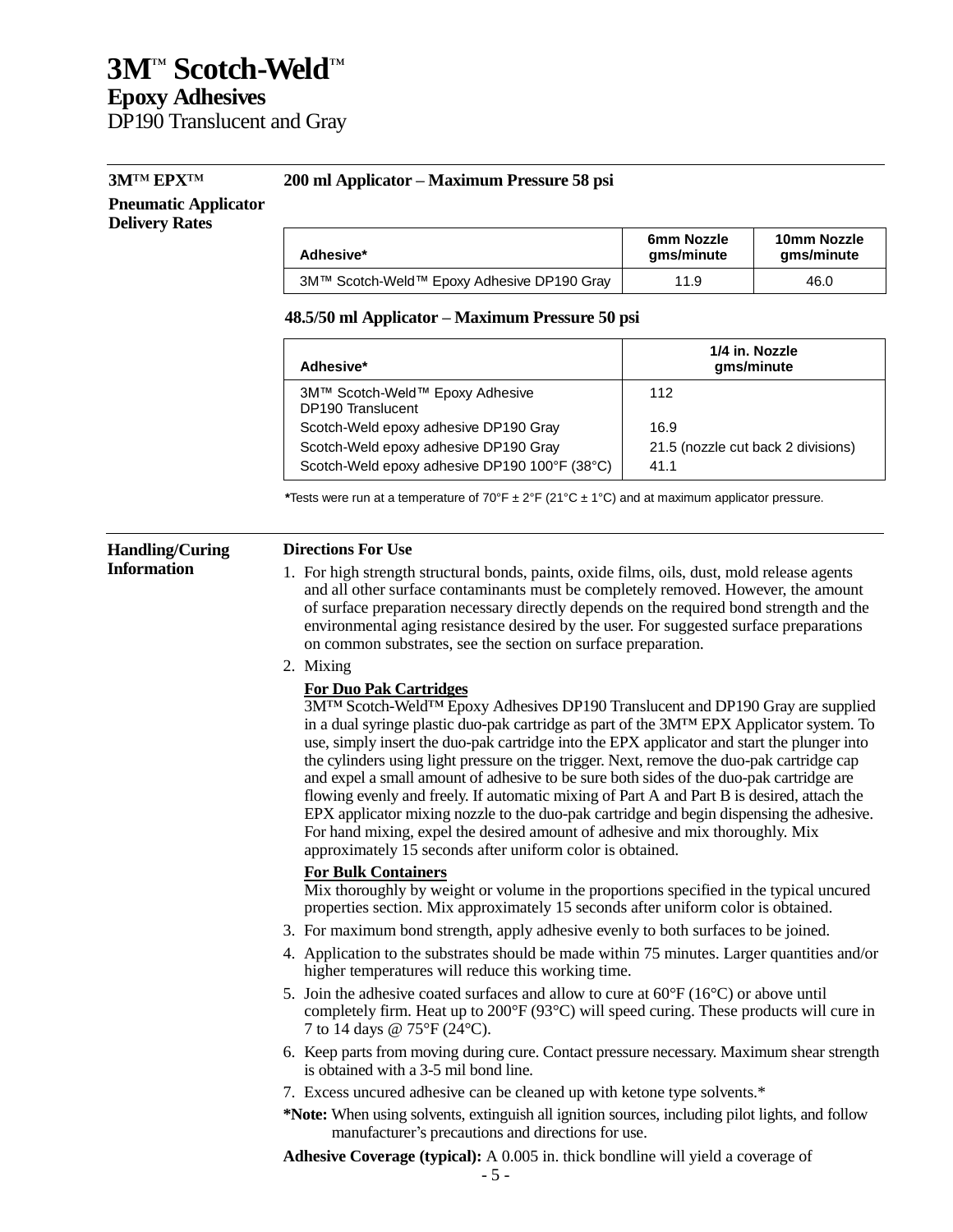# **3M**™ **Scotch-Weld** ™

### **Epoxy Adhesives**

DP190 Translucent and Gray

| <b>Surface Preparation</b>                                                                                                                                                              | For high strength structural bonds, paint, oxide films, oils, dust, mold release agents<br>and all other surface contaminants must be completely removed. However, the amount<br>of surface preparation necessary directly depends on the required bond strength and the<br>environmental aging resistance desired by the user. |                                                                                                                                                                                                                                                               |                                                  |                                                                                                                                                 |  |
|-----------------------------------------------------------------------------------------------------------------------------------------------------------------------------------------|---------------------------------------------------------------------------------------------------------------------------------------------------------------------------------------------------------------------------------------------------------------------------------------------------------------------------------|---------------------------------------------------------------------------------------------------------------------------------------------------------------------------------------------------------------------------------------------------------------|--------------------------------------------------|-------------------------------------------------------------------------------------------------------------------------------------------------|--|
|                                                                                                                                                                                         | The following cleaning methods are suggested for common surfaces:                                                                                                                                                                                                                                                               |                                                                                                                                                                                                                                                               |                                                  |                                                                                                                                                 |  |
|                                                                                                                                                                                         | <b>Steel:</b><br>1. Wipe free of dust with oil-free solvent such as acetone, isopropyl or alcohol<br>solvents.*<br>2. Sandblast or abrade using clean fine grit abrasives.                                                                                                                                                      |                                                                                                                                                                                                                                                               |                                                  |                                                                                                                                                 |  |
|                                                                                                                                                                                         |                                                                                                                                                                                                                                                                                                                                 |                                                                                                                                                                                                                                                               |                                                  | 3. Wipe again with solvent to remove loose particles.<br>4. If a primer is used, it should be applied within 4 hours after surface preparation. |  |
|                                                                                                                                                                                         |                                                                                                                                                                                                                                                                                                                                 |                                                                                                                                                                                                                                                               |                                                  |                                                                                                                                                 |  |
|                                                                                                                                                                                         | $± 5^{\circ}F$ .*<br>Sodium Dichromate                                                                                                                                                                                                                                                                                          |                                                                                                                                                                                                                                                               |                                                  |                                                                                                                                                 |  |
|                                                                                                                                                                                         |                                                                                                                                                                                                                                                                                                                                 | Sulfuric Acid, 66°Be                                                                                                                                                                                                                                          | $4.1 - 4.9$ oz./gallon<br>38.5 - 41.5 oz./gallon |                                                                                                                                                 |  |
|                                                                                                                                                                                         |                                                                                                                                                                                                                                                                                                                                 | 2024-T3 aluminum (dissolved)<br>Tap water as needed to balance                                                                                                                                                                                                | 0.2 oz./gallon minimum                           |                                                                                                                                                 |  |
|                                                                                                                                                                                         |                                                                                                                                                                                                                                                                                                                                 | 3. Rinse: Rinse panels in clear running tap water.                                                                                                                                                                                                            |                                                  |                                                                                                                                                 |  |
|                                                                                                                                                                                         |                                                                                                                                                                                                                                                                                                                                 | 4. Dry: Air dry 15 minutes; force dry 10 minutes at $150^{\circ}F (65^{\circ}C) \pm 10^{\circ}F$ .                                                                                                                                                            |                                                  |                                                                                                                                                 |  |
| 5. If primer is to be used, it should be applied within 4 hours after surface preparation.<br><b>Plastics/Rubber:</b>                                                                   |                                                                                                                                                                                                                                                                                                                                 |                                                                                                                                                                                                                                                               |                                                  |                                                                                                                                                 |  |
|                                                                                                                                                                                         |                                                                                                                                                                                                                                                                                                                                 | 1. Wipe with isopropyl alcohol.*                                                                                                                                                                                                                              |                                                  |                                                                                                                                                 |  |
| 2. Abrade using fine grit abrasives.<br>3. Wipe with isopropyl alcohol.*                                                                                                                |                                                                                                                                                                                                                                                                                                                                 |                                                                                                                                                                                                                                                               |                                                  |                                                                                                                                                 |  |
|                                                                                                                                                                                         |                                                                                                                                                                                                                                                                                                                                 | <b>Glass:</b><br>1. Solvent wipe surface using acetone or MEK.*                                                                                                                                                                                               |                                                  |                                                                                                                                                 |  |
| 2. Apply a thin coating (0.0001 in. or less) of 3M™ Scotch-Weld™ Metal Primer<br>EC3901 or equivalent to the glass surfaces to be bonded and allow the primer to<br>dry before bonding. |                                                                                                                                                                                                                                                                                                                                 |                                                                                                                                                                                                                                                               |                                                  |                                                                                                                                                 |  |
| *Note: When using solvents, extinguish all ignition sources, including pilot lights, and<br>follow manufacturer's precautions and directions for use.                                   |                                                                                                                                                                                                                                                                                                                                 |                                                                                                                                                                                                                                                               |                                                  |                                                                                                                                                 |  |
| <b>Application Equipment</b><br><b>Suggestions</b>                                                                                                                                      |                                                                                                                                                                                                                                                                                                                                 | For smaller or intermittent applications, the $3M^{TM} EPX$ Applicator is a convenient<br>method of application.                                                                                                                                              |                                                  |                                                                                                                                                 |  |
|                                                                                                                                                                                         |                                                                                                                                                                                                                                                                                                                                 | For larger applications these products may be applied by use of flow equipment.                                                                                                                                                                               |                                                  |                                                                                                                                                 |  |
|                                                                                                                                                                                         |                                                                                                                                                                                                                                                                                                                                 | Two-part meter/mixing/proportioning/dispensing equipment is available for<br>intermittent or production line use. These systems may be desirable because of their<br>variable shot size and flow rate characteristics and are adaptable to many applications. |                                                  |                                                                                                                                                 |  |